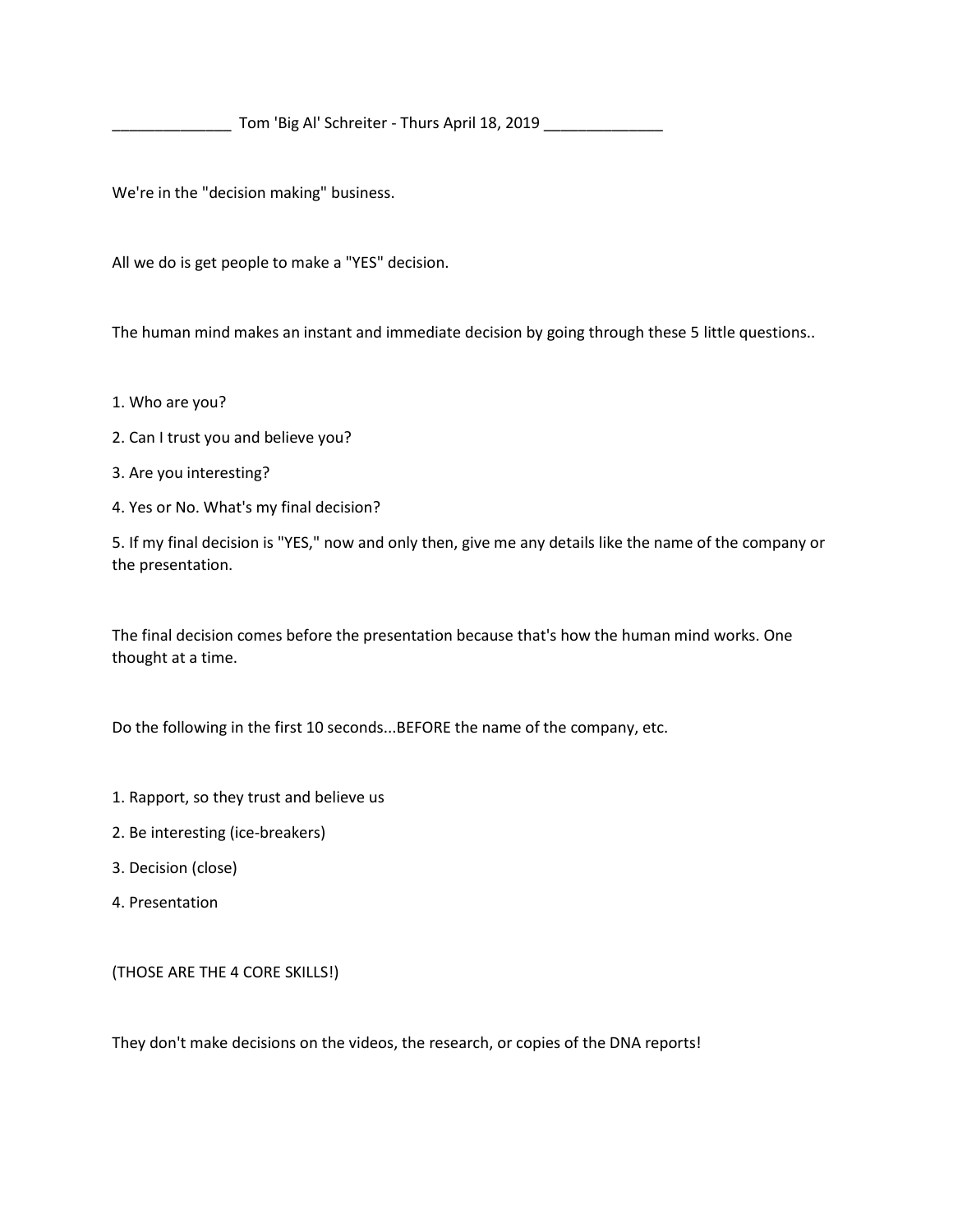The human mind makes decisions based upon past experiences and a bunch of other stuff, but IT'S RIGHT AWAY!

So, when you talk to people, they're going to make up their mind: "YES" or "NO" if they're going to become a distributor or a customer, that quickly!

Remember, 100% of the people are already "Pre-SOLD!"

FOR EXAMPLE..

Do you want to live longer, or die quickly?

DO you want more money in your life, or less money in your life?

Here's where it goes wrong:

100% of the people are "Pre-SOLD!" We talk to them.. <== where we go wrong ..and They say, "NO!"

Ever see that happen?

We blow it in the first ten seconds, when the decision is made.

HERE'S A WORD-FOR-WORD SCRIPT for people who "don't know anyone!":

First word: "Hi!" (They say "hi" back)

We say "Hi," they start talking and we create rapport because they will LOVE us.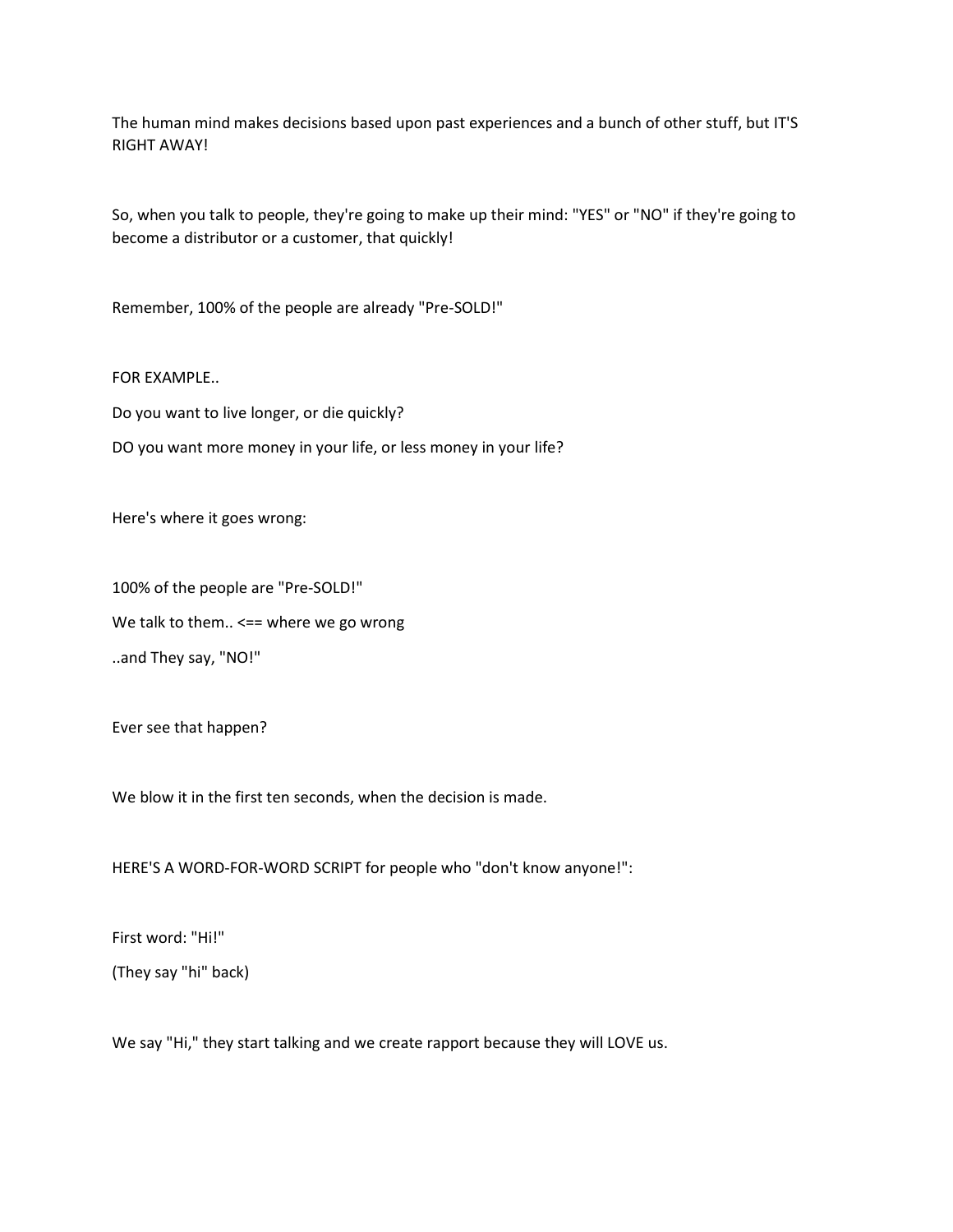Who do people like more, people who talk, or people who listen?

It's the people who TALK that totally 'blow it!' So, if you can LISTEN, you're IN!

When they start talking to us, they all have "programs" in their minds. Here's a program that operates for humans..

The program says this: "If I get a chance to talk to somebody new, let me tell them how much I suffer; how hard it is; how difficult my life has been, in the hopes that they will love me more!"

Everybody has this program!

SIDE NOTE: Now, the purpose of business is to solve people's problems. There's no reason for a business to exist, unless it solves problems.

For example, if nobody got hungry, having a restaurant is stupid.

If nobody got sleepy, having a hotel? They'd be bankrupt.

There is no reason for a business to exist, unless people have problems!

If everybody's RICH, we wouldn't have a business.

If everybody's healthy and lived forever, selling vitamins would be pretty tough.

When people complain NOW your radar "SEES" it because you're in business and the purpose of your business is to solve people's problems. We're just going to listen for a problem that they have.

What problems could they have?

- No time with their children

- Hate their job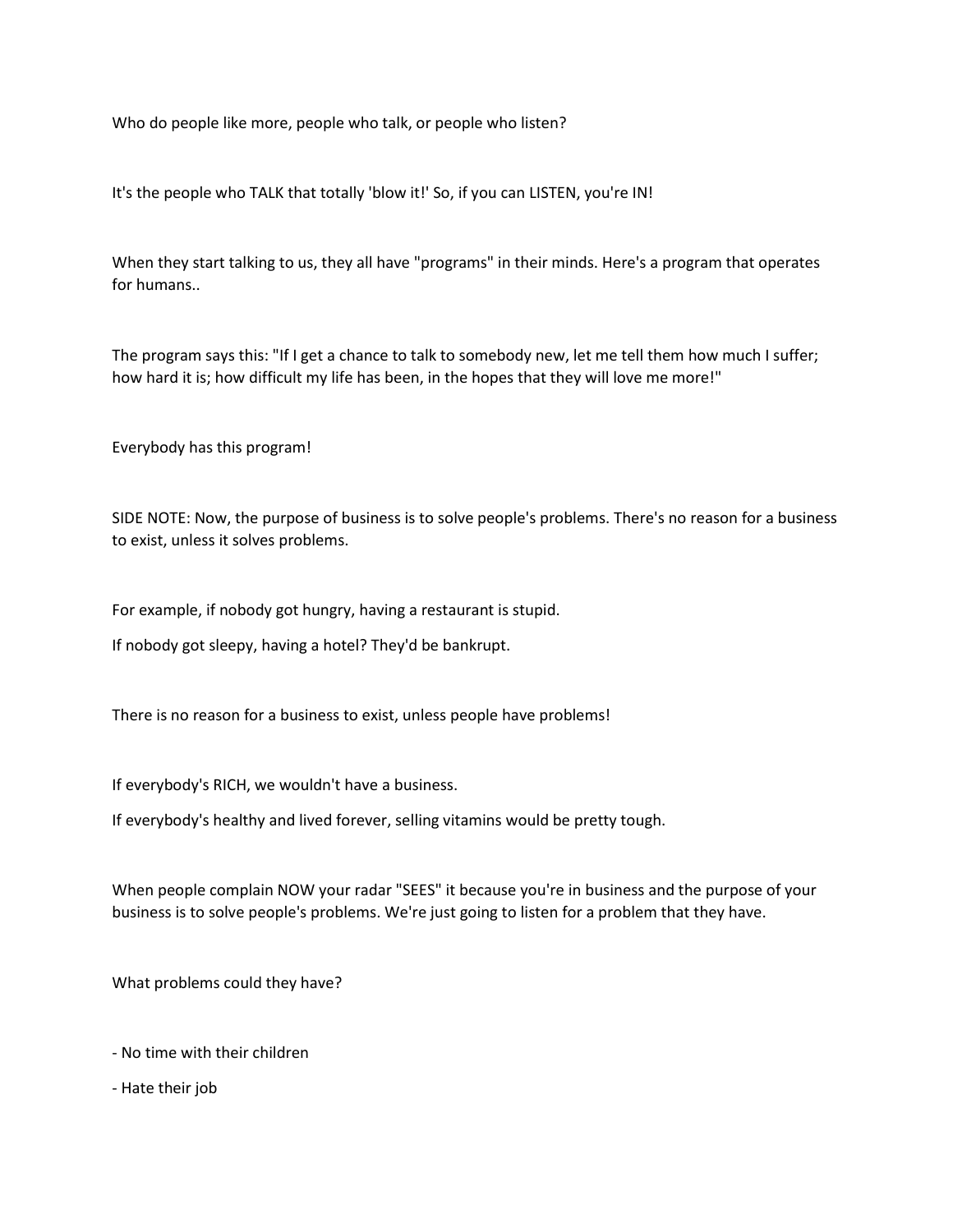- Don't earn enough money
- Feel tired in the mornings
- Growing old
- Aches and Pains

People have problems!

So, Step 1 - RAPPORT - You get it like THAT, just by being a LISTENER.

As soon as they take a breath, here's our chance to ask a question, but WE HAVE TO BE QUICK!

## QUESTION NUMBER 1:

ASK: Do you have this "problem?" => (Repeat one of the problems they said that you can solve!)

That is rejection free. They realize you've been listening because you repeated a problem BACK to them. That's how rapport is wired - just by repeating back their problem! This also takes care of SENTENCE NUMBER 2, below..

More examples of that first question:

- "So, you feel tired in the mornings, huh?"
- "So, you just don't seem to have enough time with the kids, huh?"
- "So, you hate commuting on the L.A. Freeways, huh?"

QUESTION NUMBER 2: (Remember: Be Interesting!)

Remember: Talking about THEM and their problems is 10 times more interesting to them than benefits of your opportunity, so don't talk about our stuff because that turns on 'sales alarms!' Talk about their problems!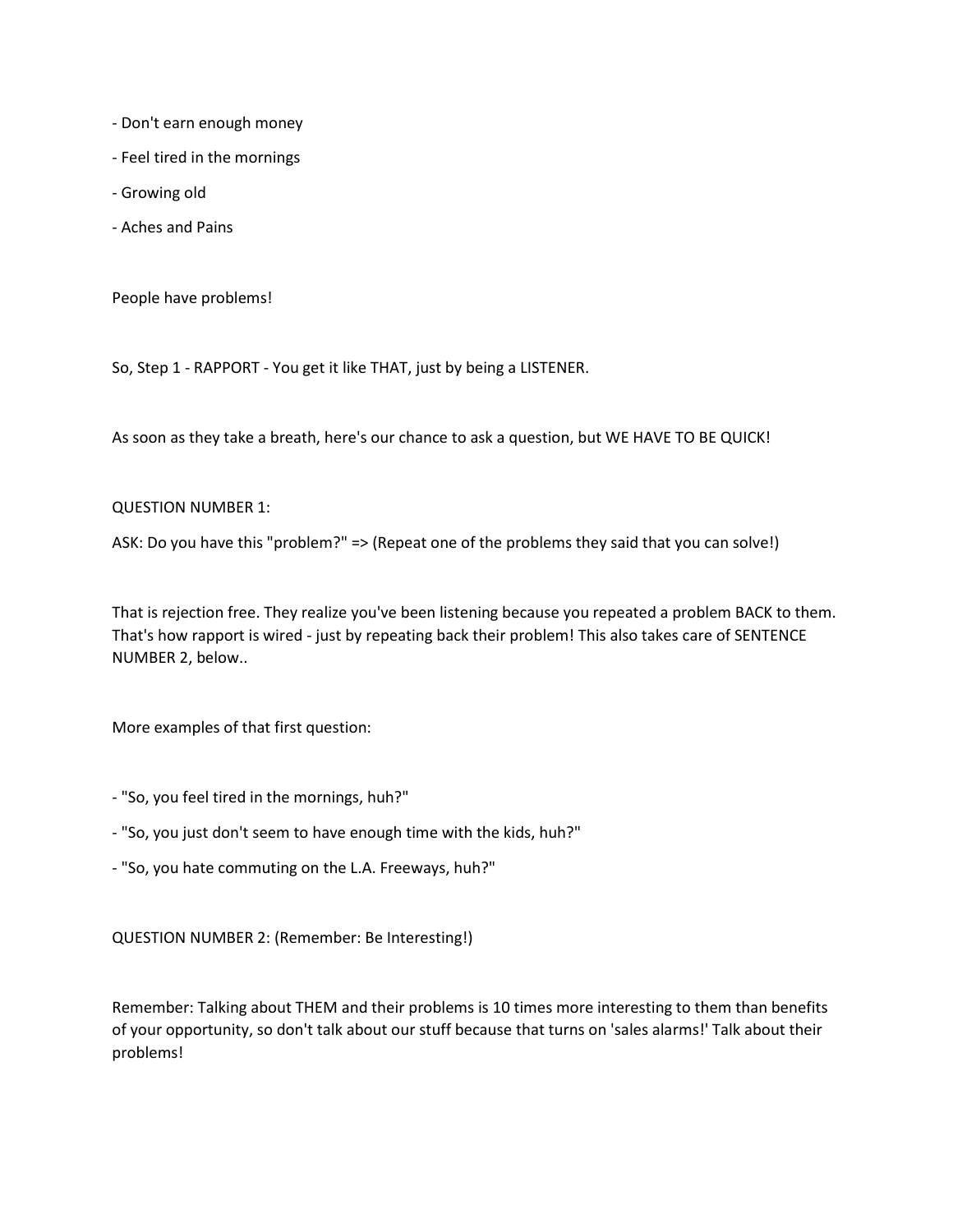Don't talk about DNA, etc.,. That's for LATER in the Presentation and has NOTHING to do with the decision. The decision right NOW is: "Do they want to feel better, or have more money?"

So, QUESTION NUMBER 2 is: "Do you want to fix it?"

The 2 possible answers are: "YES" or "NO."

AND THIS IS VITALLY IMPORTANT FOR YOU TO REALIZE: At that moment, they made a YES or NO decision if they want to join our business, or buy our product!

If the answer is "NO," we're done. CHANGE THE SUBJECT.

But if the answer is "YES," then and only then would they like to know more! They've already made the "YES" decision. They're sitting on OUR side of the table. They're WITH us, instead of AGAINST us. They're looking for reasons WHY this is going to work, instead of WHY NOT! :)

Here's how this sounds in real life..

Some Examples:

"Do you hate commuting to work?"

"Would it be okay if you could work out of your home, instead?"

"Hey, feeling tired in the morning?"

"Would it be okay if you wake up every morning feeling great?"

"Think dying early is going to be 'inconvenient?'"

"Would it be okay if you could live longer?"

"Hate giving your children to Daycare, paying other people big money to watch them grow up?"

"Would it be okay if you could work out of your home, instead?"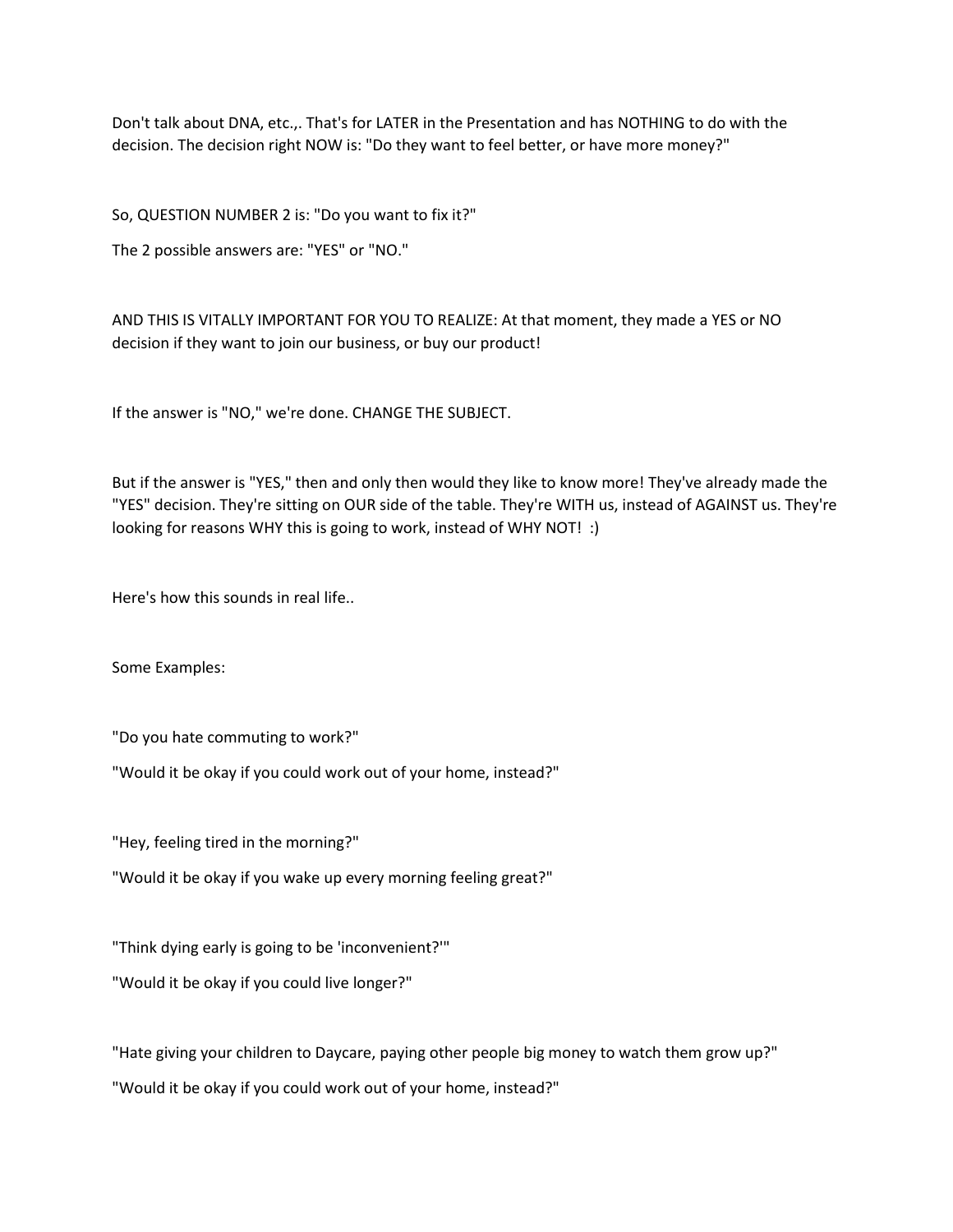"Tired of feeling underpaid?"

"Would it be okay if you could be paid what you're worth?"

Notice there is a pattern, here! "Do you have this problem? Do you want to fix it"

ChaChing! ChaChing! ... and it's over!

HINT: There's a LOT more to it.

If you started with" "Would you be interested in...? The back of your prospect's mind thinks, "Oh no! Salesperson approaching.. Run! ..Hide my wallet!.."

These 5 words, "I just got involved with..." do the SAME thing.

Human beings make decisions just on word sequences just that quickly! By using BETTER "first 5 words," we wouldn't kill ourselves on demand!

USE THESE 5 WORDS INSTEAD...

"Would it be okay if I gave you 5 words that work?"

"Would it be okay if these 5 words got people to say "YES," immediately?"

"Would it be okay if I said these 5 words and people just started nodding "YES" in agreement even before I said work number 6?

"Would it be okay if..." are the 5 'magic words!'

"Would it be okay if you had an extra paycheck?"

"Would it be okay if you could fire the boss?"

"Would it be okay if you could stay home with your children and still get a full-time paycheck?

"Would it be okay if you worked 3 weeks out of the month and got paid for 4?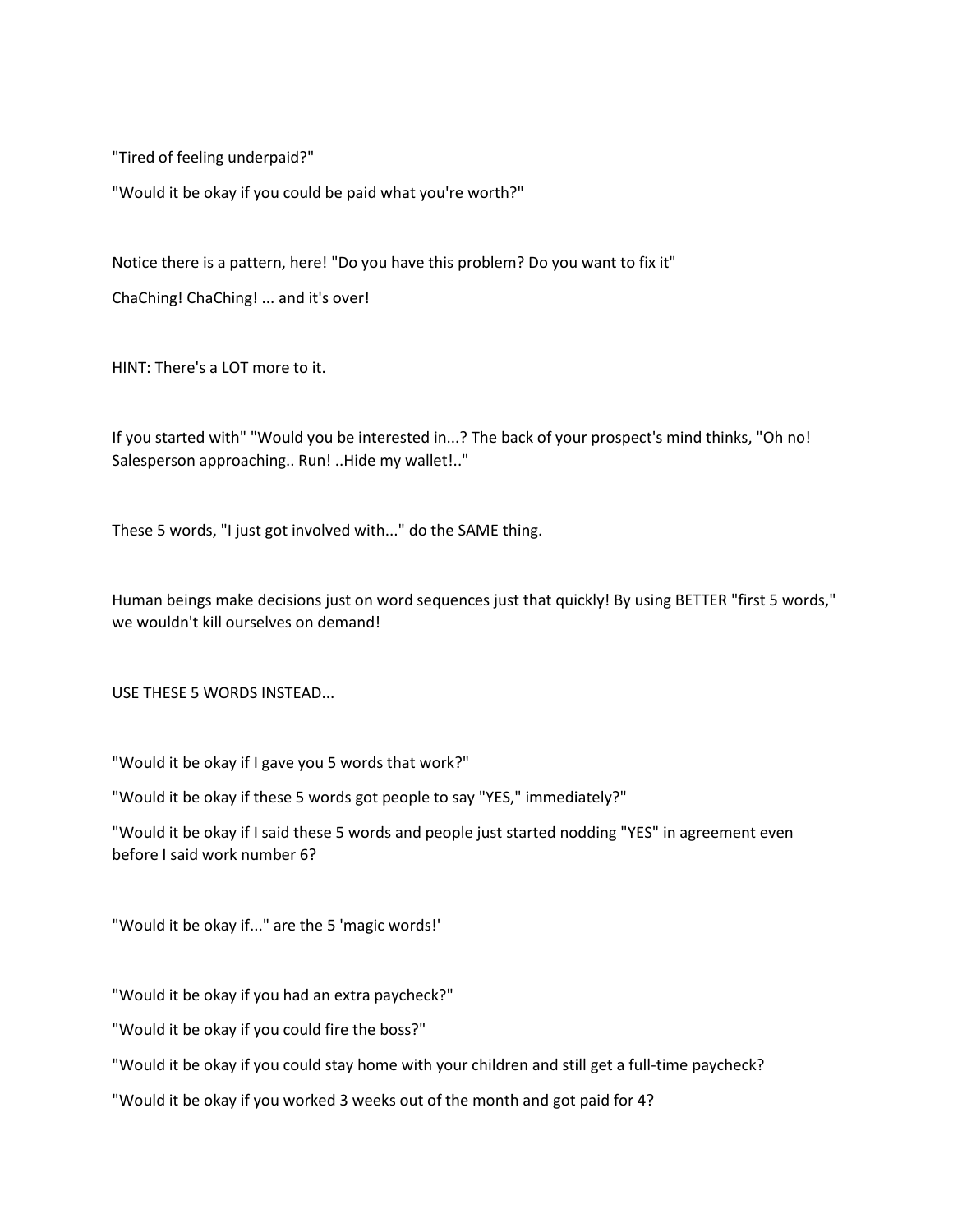"Would it be okay if you had a one-week holiday every month?"

"Would it be okay if you had a 6-month holiday, twice a year?"

"Would it be okay if you never had to show up for work, again?"

"Would it be okay if you feel great every morning?"

"Would it be okay if you feel like you're 16 years old all over again, but with better judgement?"

See how QUICK the "YES" decision is?

So, the SECOND QUESTION where we go for the close, which 5 words do you think you want to start it with, EVERY TIME? :)

"WOULD IT BE OKAY IF..." will give us the biggest chance for success!

"So, you hate commuting to work?"

"YES!"

"Would it be okay if you could work out of your home, instead?"

"YEAH!"

"Do you find growing old really hurts?"

"Oh, it really hurts!"

"Would it be okay if you could slow it down?"

"YEAH!"

"Tired of feeling tired in the afternoon?"

"YES"

"Would it be okay if you had energy all day long?"

"YEAH!"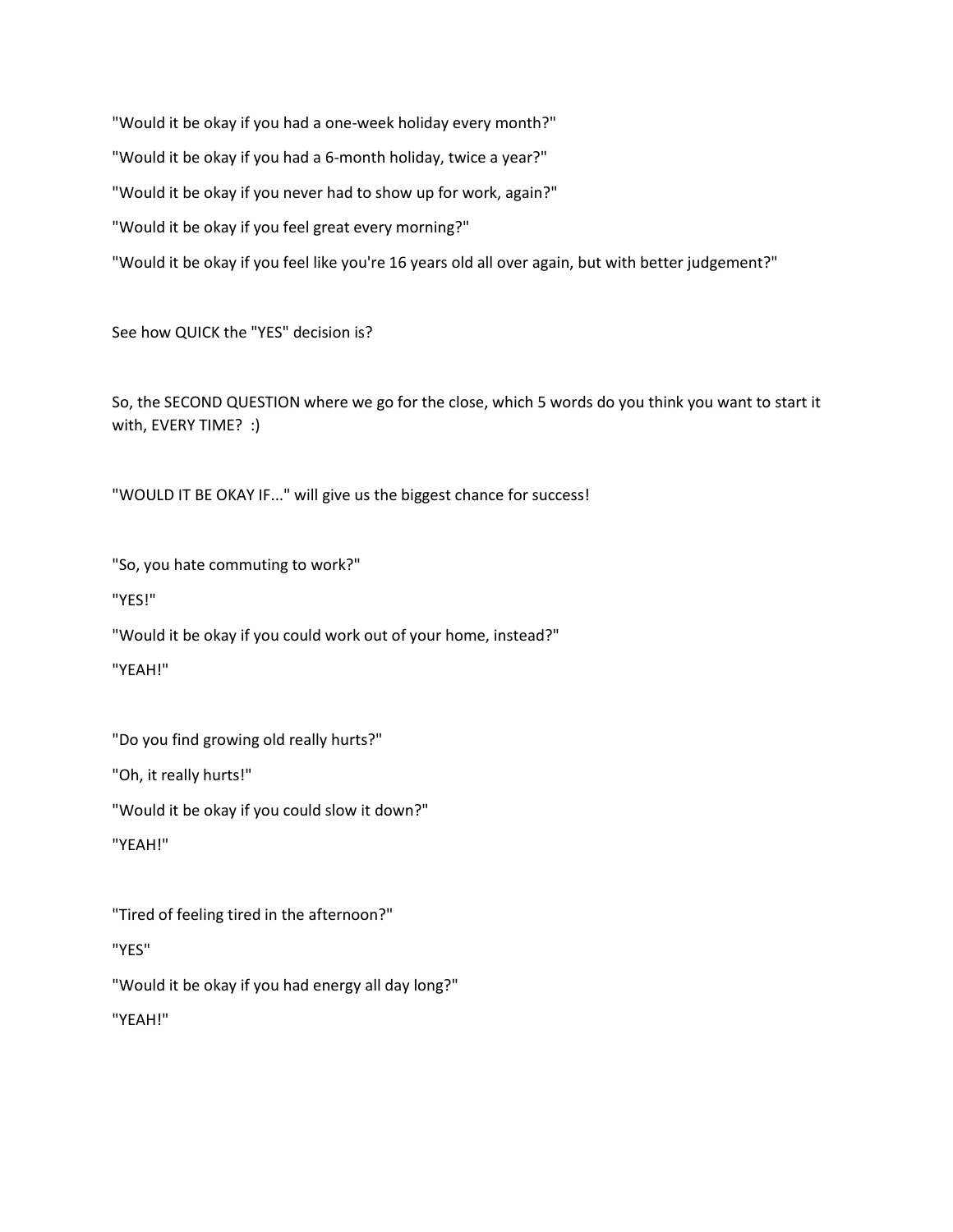Now, here's how long it takes to CREATE RAPPORT, BE THE MOST INTERSTING PERSON IN THE WORLD (with an ice-breaker), and CLOSE! ... 5 Seconds!

With NO rejection, even if you're SHY, you can do your entire job in 5 seconds!

We can join a business and hope to be "lucky," or we could take it seriously and learn the hardcore skills of doing the business, starting with the FOUR (4) Core Skills!

The Presentation becomes easy. They've already made a "YES DECISION." They're looking for reasons WHY, versus why not.

## ANOTHER EXAMPLE:

"So Tom, you find growing old really hurts?"

"Oh YES, aches and pains every morning!"

"Would it be okay if you stop that and start feeling younger?"

"YES! I'm all in! So, how does that work?"

"Well, you take a special supplement every day and feel like a million dollars!"

"Oh Ya?" what makes them so special?"

"They're based on your DNA. This is not one-size-fits-all. It's made for your body, so your body works!"

"Oh, but aren't those kind of expensive?"

The amateur would hem and haw. We want to be a pro, here.

The PRO would say something like this..

"Well, the company wanted to make a cheaper version, but they knew it wouldn't work and they didn't want to rip you off." So, let's get you some now!"

"Woah, woah, woah! What if I want to stop?"

"You can stop taking them anytime you want to die early! Don't worry about it!" (LOL)